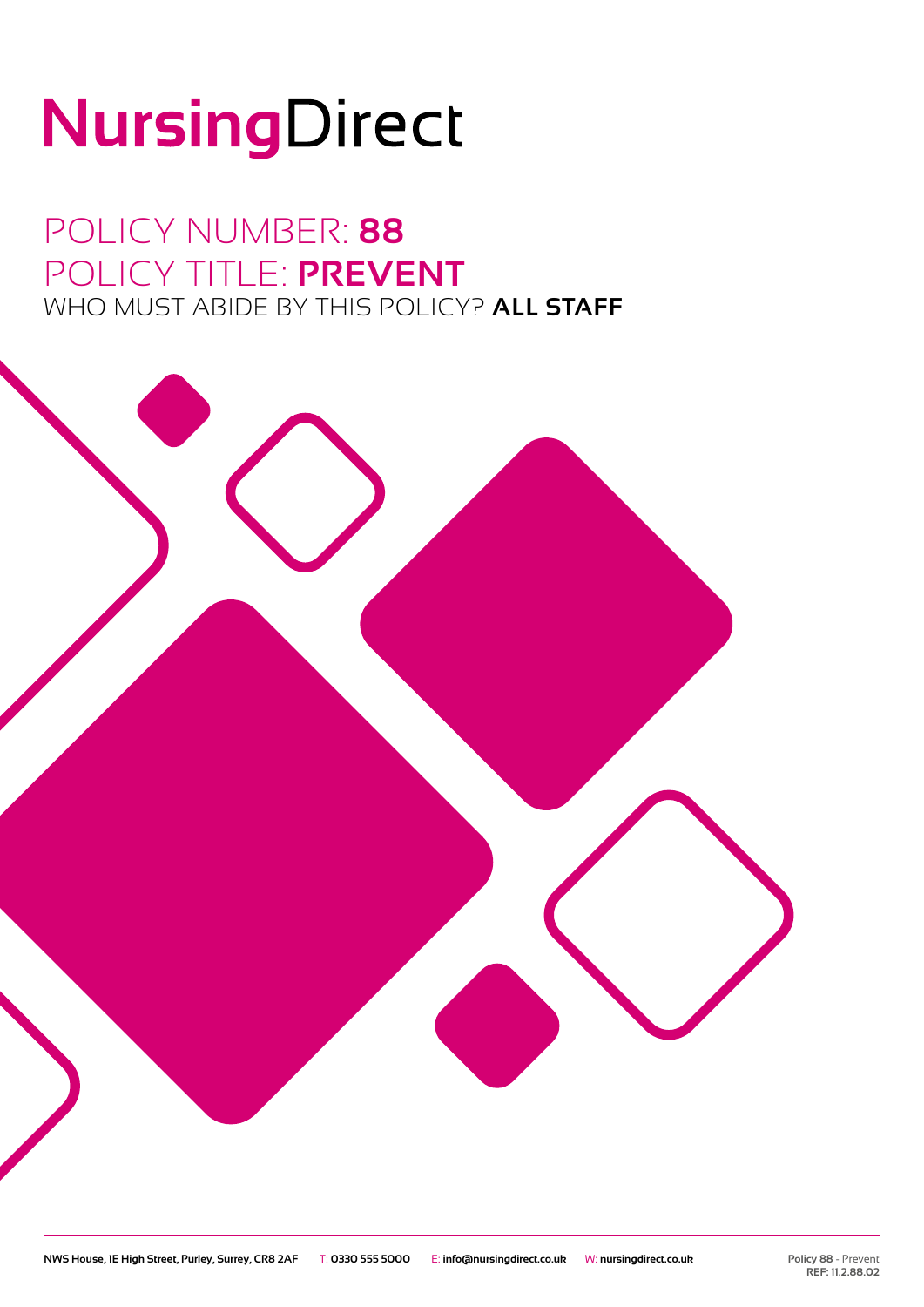### PREVENT POLICY

#### **INTRODUCTION**

Nursing Direct acknowledges and accepts its legal duty to have due regard to the risk of people being drawn into terrorism. It also believes that individuals being drawn into terrorism is a form of harm and accepts the obligations arising from the Prevent legislation as an important element of its general duty to protect its staff and students from all forms of harm.

Nursing Direct must balance the requirements of Prevent with its core belief that the cultural religious and ethnic diversity of its staff and students should be celebrated. It must also meet its legal and moral obligation to allow and promote freedom and free speech which are vital elements of a successful community of staff who support them.

#### **PURPOSE**

The policy's key purpose is to assign the high level responsibilities for ensuring compliance with Prevent but will not include the detailed operational rules, processes or systems which may be necessary to meet these requirements. These are covered by other, more detailed policies arising in relevant functional areas. As Prevent requires consideration of almost all areas of current working practice, systems development and process design, a framework outlining how each requirement is incorporated into an appropriate Galago Group policy or documented procedure is appended to this overarching policy.

As the requirements of Prevent risk a conflict with the core obligations to facilitate and promote free speech as well as to protect individual privacy, the policy is presented as a series of "Prevent Principles" which aim to articulate how such conflicts should be dealt with and the scope for Prevent related changes to all other operational policies and procedures. The policy is therefore a combination of Prevent requirements coupled with core standards. This policy will apply to all staff, carers, contractors and visitors.

#### **EQUALITY ANALYSIS**

This policy recognises the importance of providing for and celebrating the cultural, religious and ethnic diversity of its staff. It complies with the public sector equality duty and requires all staff, and visitors to respect Nursing Direct's values, be sensitive to the diversity of Nursing Direct community and to show respect to all sections. Monitoring should take place over time to ensure Nursing Direct is aware of any trends or patterns emerging involving particular groups of people and impact of this policy on those groups.

#### **DEFINITIONS**

#### **Prevent**

- The anti-radicalisation agenda embedded in the Counter Terrorism Act and called Prevent in this policy.

#### **Vulnerable Individual**

- An individual shown to be, on some significant level, a risk to themselves or others, if assistance is not provided.

#### **Academic Freedom**

The expectation that staff and students shall, have freedom within the law to question and test received wisdom and to put forward new ideas and controversial or unpopular opinions, without placing themselves in jeopardy of losing their jobs or privileges.

#### **Radicalisation**

- Process by which an individual comes to adopt extreme political, social or religious views, giving rise to a concern that they will act illegally.

#### **LEGISLATIVE CONTEXT**

The Prevent requirements are included in section 26 of the Counter-Terrorism and Security Act 2015.

Education Act 1994 includes obligations relating to free speech

The Data Protection Act and Human Rights Act include relevant obligations relating to individual privacy and the security and fair processing of personal information.

#### **POLICY PRINCIPLES**

Nursing Direct accepts its responsibility to have due regard to the need to prevent people from being drawn into terrorism. In accepting this responsibility it must also balance detailed Prevent requirements against its core mission to ensure that certain fundamental standards, vital to a thriving care community, are preserved. This balance is achieved by ensuring that any changes to operational polices, guidelines, processes, systems or working practices, implemented to ensure Prevent compliance, align with the one or more of the following core Prevent principles:

- Safeguarding. Preventing vulnerable individuals from being drawn into terrorism is a safeguarding issue and Nursing Direct policies and procedures in place to help safeguard staff and students should take into account the Prevent requirements.
- Staff awareness. Staff should be made aware of the general requirements of Prevent but in ways that ensure they remain sensitive to the cultural, religious and ethnic diversity of the Galago Group community.
- Senior accountability. Senior management will maintain a risk awareness. Any members being drawn into terrorism. A designated Executive Board officer will be assigned lead responsibility in this policy for all Prevent related policies and measures.
- Celebrating diversity. The culturally diverse nature of The Galago Group must be actively.
- Multi-faith. The provision of adequate community facilities, allow groups to observe their faith, coupled with effective chaplaincy arrangements, are essential to harmonious community relations.
- Information sharing. Some internal and external information sharing will be necessary but only under appropriately controlled conditions. This does not amount to an agreement to share personal data on anything other than a needs based and case by case basis. Free speech. Policies and procedures relating to the management of events, speakers and the display of posters and other promotional material must balance the obligation to enable free speech with the requirements of Prevent.
- Social media. Social media, whilst ostensibly just another medium for communication, social interaction and debate, requires specific guidance and monitoring consistent with Nursing Direct's free speech obligations. Social media is a vehicle by which vulnerable individuals are particularly susceptible to radicalisation.
- Partnerships. Nursing Direct should work in partnership with statutory agencies, other HEIs, local authorities and other bodies to assess and respond to the risk of people being drawn into terrorism.
- Union Engagement. All reasonable efforts to engage and persuade the Union's to support this policy should be undertaken. Whilst the SU may elect to oppose the principles of the Prevent strategy, their members must comply with University policies when engaging in University activities.

#### **PROCEDURES**

As the purpose of this policy is to outline Nursing Direct's agreed principles underpinning its approach to implementing the Prevent requirements, detailed procedures will not be included.

Policies governing the behaviour of staff, the rules relating to the use of IT, the approach to planning and managing events and the maintenance of free speech are in place and contain detailed procedures which all staff are expected to comply with. As these policies will be reviewed and updated to advance the principles of this policy, staff should consult them for instruction and guidance on specific procedures.

#### **Governance Requirements**

#### **RESPONSIBILITY**

Responsibility for Nursing Direct compliance with the Prevent duty rests with Director Nursing and the MD Most of the operational measures necessary to ensure compliance with Prevent will be covered by specific policies originating in the various functional departments of Nursing Direct.

Officers are assigned responsibility for ensuring that policies in the functional areas are reviewed to ensure they comply with both Prevent and the principles.